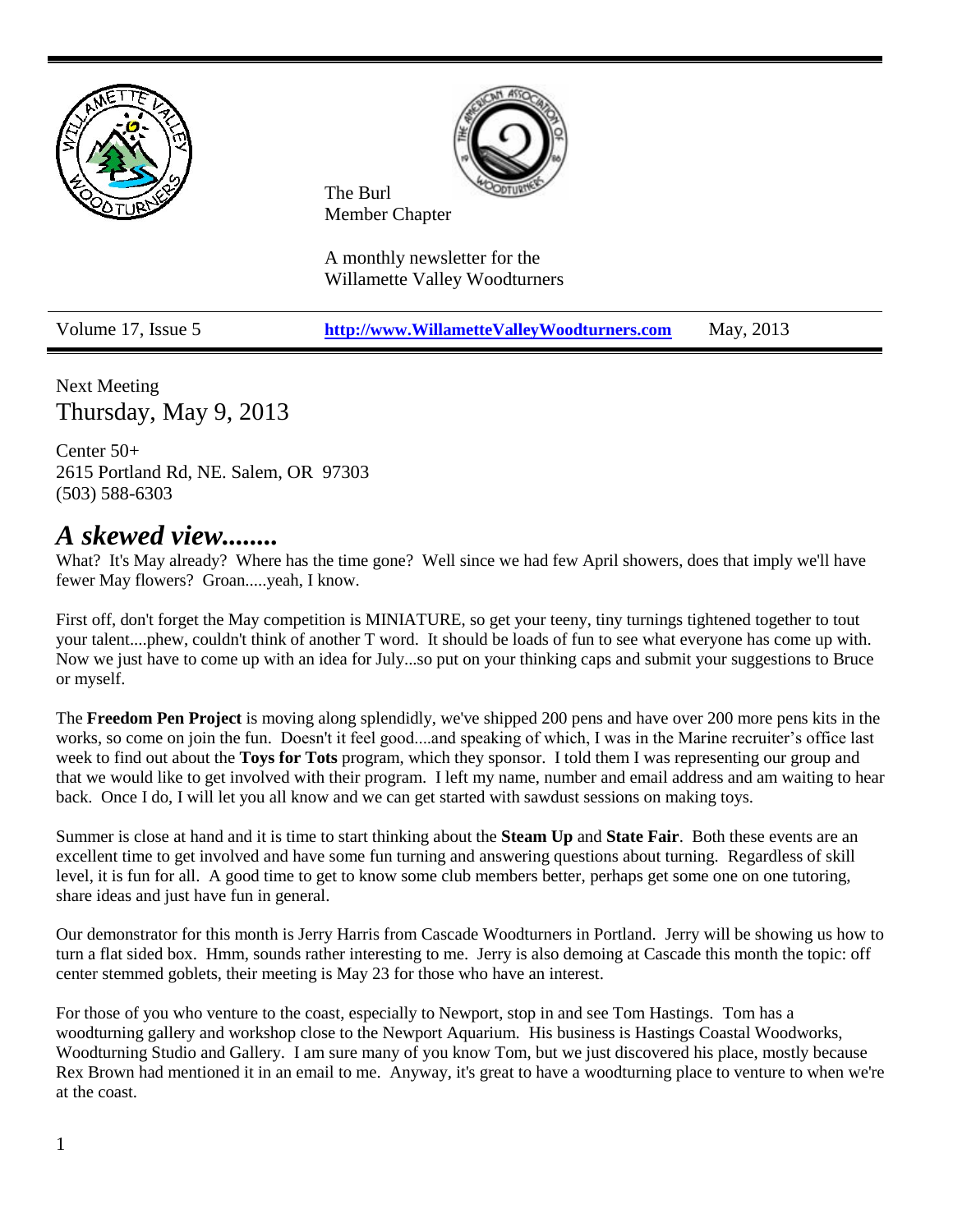Last but not least, don't forget about the Craft Supply order, if we reach \$1000.00 for the minimum order, you will receive at least a 13% discount plus free shipping. Currently there is almost \$500.00 in the queue. Also there are more than 2 turning tools in the order, so that will qualify for an added 10% discount on them. What a deal!!!

Time to head to the shop,

**Terry** 

It is with great sadness that I learned of Rex Brown's passing on April 30. I consider myself very fortunate to be able to say that I knew Rex Brown. He had a zest for life, a constant smile and it was always a pleasure to be in his company. To those of you who really knew him well, you are lucky. He will be missed.

Jerry Lelack would like to remind those of us who are planning to participate in the Keizer River Fair in August to bring their \$30 to him at our next meeting.

# Club Business

## **Current & Upcoming Events**

## **May Demonstrator Jerry Harris: Flask Box**



Our demonstrator will be Jerry Harris from Cascade woodturners in Portland. He will be showing us how to make a flat sided flask box.

He has been turning wood since 1999. Jerry graduated in architecture from Oklahoma State University in 1964. His career was in architecture and construction management. He has always been fascinated with wood and took up woodturning just prior to retirement. His first projects were bowls and they are still the majority of what He produces but he has lately become more concerned with venturing "beyond the bowl". He recently took a seminar on wood hats by Johannes Michelsen and has turned quite a few of successful hats, some wearable and some small (6"). He remains fascinated with woodturning and hopes to expand the "artistic" side of his craft while continuing to turn quality bowls. Education: BS of Architecture, Okla. St. Univ.

Shows: Oregon Potters Association, Art in the Burbs, Multnomah Art Center, Portland Open Studios, Recycle show-Vancouver, WA, Hillsdale Holiday Market, Lake Oswego Festival of the Arts.

Memberships: Cascade Woodturners, Pacific Northwest Woodturning Guild, American Association of Woodturners.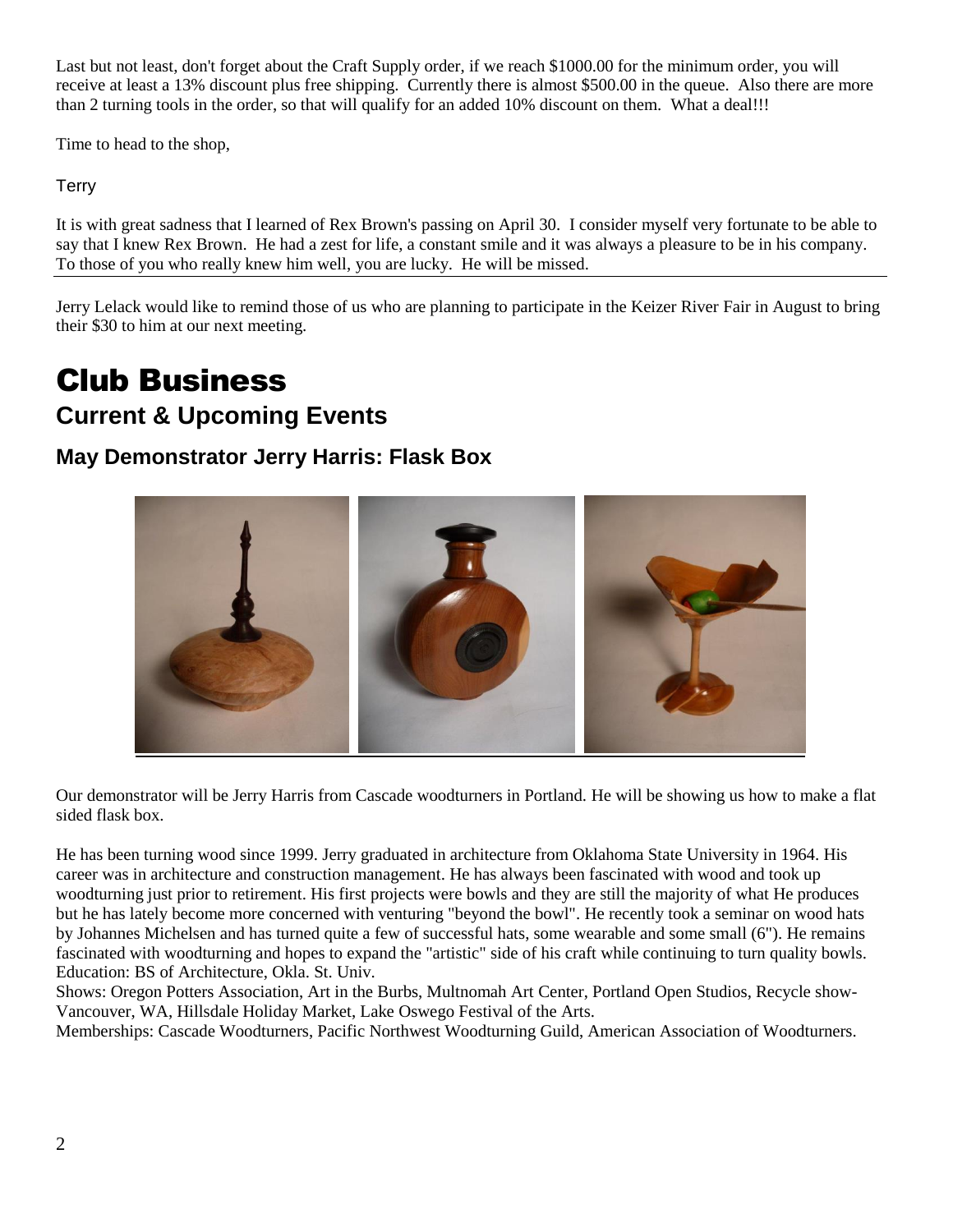### **June Demonstrator Ron Gerton: Strobe Light Turning**



#### ARTIST STATEMENT ─ RON GERTON

Ron Gerton is a retired mechanical engineer with over 30 years of experience in the nuclear field. He has always enjoyed creating art to keep life in focus. The Art Nouveau style, with its emphasis on natural forms and shapes is his favorite design inspiration. The Bonsai plant, skillfully trained to defy nature and gravity, is a classic example and heavily influences his work. He transforms things that he finds in nature, that are no longer living, into metal for incorporation into his art pieces. These "fossils" now have a permanence that can be enjoyed for generations.

To him, nature is the greatest creator of beauty and his challenge is to display it beautifully.Going "green" has long been a major factor in his art. Thrift stores abound with potential art materials. Cast off industrial materials is also a great source. The tens of thousands of small wood pieces from a laser cutting business and puzzle pieces from thrift stores are incorporated into his wood turnings and wall pieces. "Everything is a raw material for something else" is his motto.

#### **Freedom Pen Project:**

The Freedom Pens Project is an all-volunteer effort spearheaded by the members of SawMill Creek Woodworkers Forums. It is to provide custom hand crafted pens to American servicemen and women overseas. Everyone is invited to participate in the project, all we need is your time and talent to provide handmade pens for our military stationed in foreign countries who are in harm's way. Every Freedom Pen that is delivered serves as a constant reminder to our troops that they are not alone and have our continued support until each and every one has returned home. The project was started in 2004 and to date, wood turners from all over the US have turned more than 145,000 pens.

#### **SAW DUST SESSION Highlights: April 6, 2013**

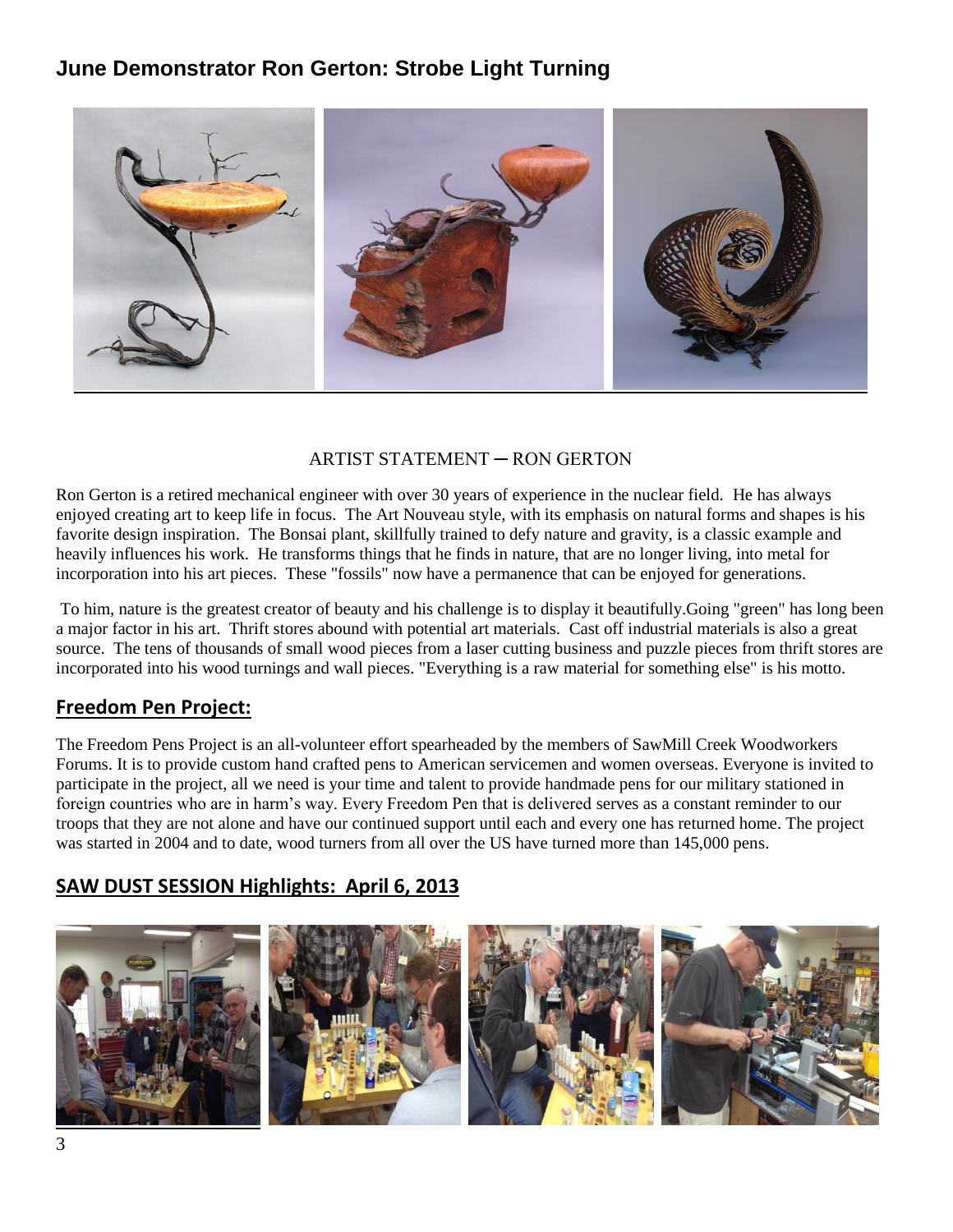Well, we had another fun day in Terri's shop on Saturday, April 6th. Ron Fox showed up and taught a few of our club members how to pour pen blanks using Polyester Resin. Rex Brown, Bryan Thoet, Alan Stratton, Jim Baltimore, Harry Long, and, of course, Terry Gerros all learned the different techniques to pour and turn a pen blank made from plastic. They learned everything from the plastic to the pigments used to attain gorgeous colors. They learned how to drill the blanks and shine them up to a glossy sheen for beautiful plastic pens. Thanks again to Terry for allowing us to use his shop.

Betty Fox

## Membership Rewards (sorry, available to club members only)

#### *Library*

A friendly reminder to members with books and /or videos checked out from the library. Please return them at this next meeting.

#### *Wood Gathering*

Sign-up sheets will be available to indicate your availability to help with wood gathering. Anyone who learns of a tree or log that is available to the club should notify Jerry Lelack (503 510-1577) or Bob Hutchinson (503 508-3279). The intent is to gather wood, process it to usable pieces, store it at the home of Terry Gerros', and then make it available to members. Terry can be reached at 503 580-5013.

-----------------------------------------------------

#### *From Terry Gerros*:

I am also a distributor for Stick Fast CA glue, Sharpfast Sharpening systems, and the Holdfast vacuum chucking system. If you have an interest in these products, give me a call or send me an email for details.

#### *Supplies*

The club purchases a few supplies in bulk and sells it to members at club cost. We routinely have superglue (\$5), black or brown superglue (\$10) accelerator (\$6) and Anchor Seal (\$10/gal). Recently the club purchased a small supply of half round protractors (\$6) used to measure the angle ground on a tool, and depth gauge (\$5). Bob Quadros will have the resale items still available at the meeting. Please bring the correct change for the items you want.

#### **Club Member Discounts**

- From Terry Gerros: Club orders will be going out on **May 13th.** If our order equals or exceeds \$1,000, Craft Supply gives us a 13% discount plus free shipping. If you order from the sales items, you will receive the club discount in addition to the sale discount, making many items available at very attractive prices.
- Club members are registered with Klingspor's Woodworking Shop at [www.woodworkingshop.com](http://www.woodworkingshop.com/) or 800-228-0000, they have your name and will give you a 10% discount.
- Hartville Tool will give club members a 20% discount for the next year and a 15% discount after that: [www.hartvilletool.com](http://www.hartvilletool.com/) or 800-345-2396
- If you show your club card at checkout time to the cashier at Woodcraft in Tigard they will give you a 10% discount (may not apply to some machinery).
- Exotic Wood is offering a discount of 15% off any orders placed at: [www.exoticwoodsusa.com](http://www.exoticwoodsusa.com/) . (This includes sale items and free shipping on orders over \$300). Use promo code ewusaAAW
- Gilmer Wood now offers our club a 10% discount on purchases made there. If you haven't been to Gilmers, it is well worth the trip to Portland, if only to make your mouth water and make you cry if you leave empty handed.
- North Wood Figured Wood can be viewed at North Woods Figured Wood. Here's our website [www.nwfiguredwoods.com](http://www.nwfiguredwoods.com/) . Please take a look! We're happy to offer you our courtesy 15%